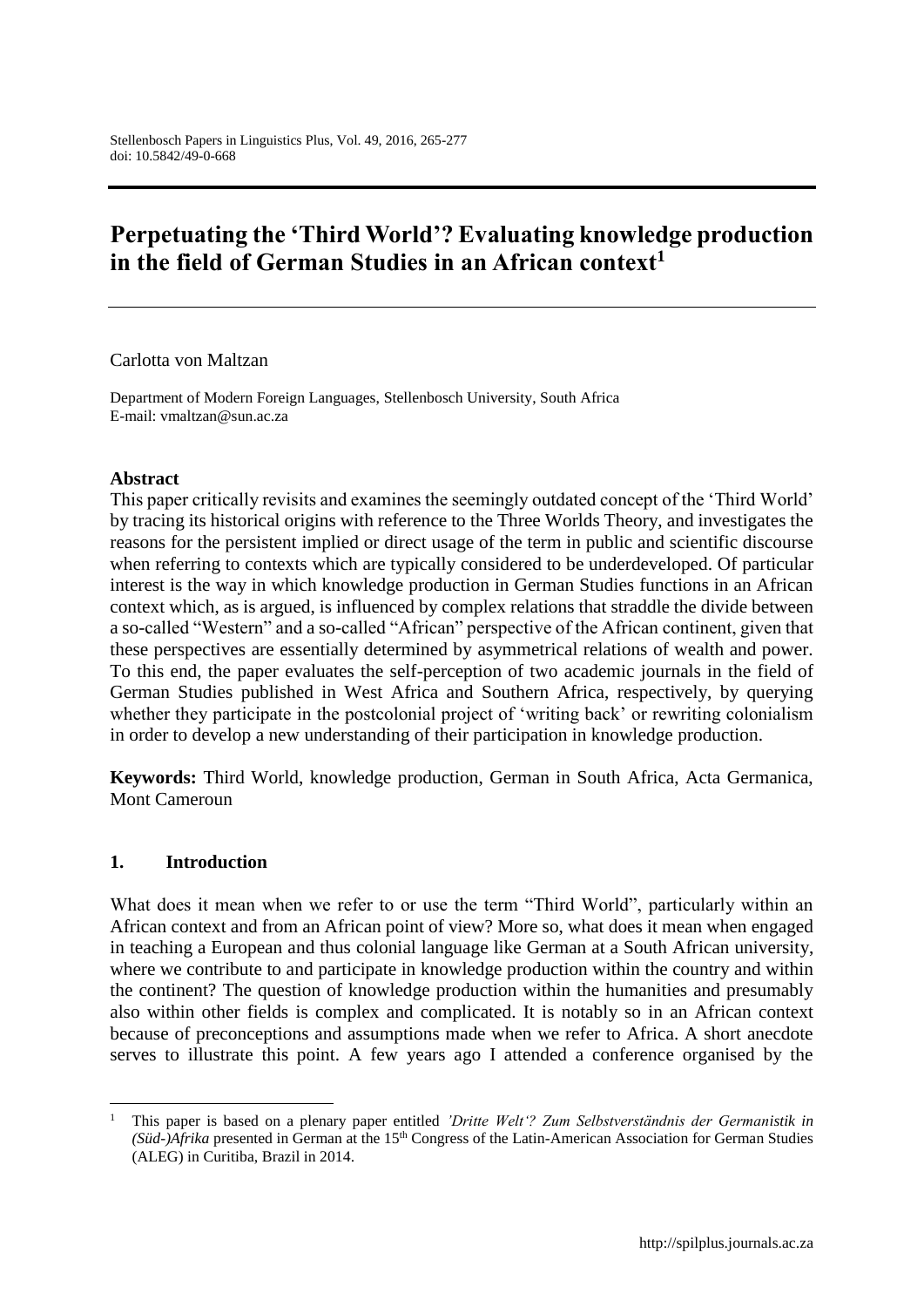Association for German Studies in Southern Africa<sup>2</sup> hosted by Rhodes University<sup>3</sup>. During a break, a colleague from Cairo who had come to South Africa for the first time to participate in the conference remarked "I imagined Africa to be completely different". Upon further probing she elaborated. She mentioned the European flair of the town, remarked on the contemporary and well-preserved urban structures, thought that everything was so clean and well maintained, highlighted the comfortable, even luxurious, hotel, and was astounded by the efficiency she had come across. Last but not least, she had expected a more tropical landscape. Indirectly and inadvertently, the Egyptian colleague put forth a number of common Western assumptions, stereotypes and projections about the continent: Africa as disorder, disease, disaster, Africa as exotic, as the Dark Continent, and so forth<sup>4</sup>; unaware of the fact that of Grahamstown's approximately 70,000 inhabitants, about 80% speak isiXhosa. Needless to say, the Egyptian colleague did not see herself as an African, though Egypt after all belongs to a continent made up of what are now 55 African countries, following the independence of South Sudan.

There are historical, political and especially religious reasons why the north of Africa, which includes Mauritania, Morocco, Tunisia, Algeria, Libya and Egypt, is usually treated separately as the "Maghreb region" in public and Western discourse, while the remaining African countries are subsumed under the umbrella term of "Sub-Saharan Africa". From an African perspective, this sub-division of Africa is arguably based on assumptions of fundamental difference between the regions and their people. This assumption can be invalidated in so far as all African countries, except for Morocco, are now member states of the African Union (AU), launched on 9 July 2002 in South Africa to replace the Organisation of African Unity (OAU). Its main objective is to promote greater unity and solidarity between African countries and Africans. However, due to multilingualism in Africa – in some countries, more than 40 languages are spoken – and because of the European colonial past, one or more European languages are used as lingua franca(s). Both French, prominent in North and West Africa, and English, prominent in East and Southern Africa, are used as official languages by the AU; while Portuguese is used as the official language in Angola and Mozambique. It is thus clear how complex and diverse the African continent really is, as is the question of knowledge production, given Africa's colonial past and specific political and economic contexts.

 $\overline{a}$ <sup>2</sup> Conferences are organised bi-annually by the association *Germanistenverband im südlichen Afrika* (SAGV).

<sup>&</sup>lt;sup>3</sup> Rhodes University, situated in Grahamstown in the Eastern Cape, was founded a little over 100 years ago and is the smallest University in South Africa, with approximately 6,000 students (cf. [https://www.ru.ac.za/\)](https://www.ru.ac.za/). As an international visitor, one can fly in via Johannesburg to the coastal city of Port Elizabeth. There one has to hire a car or take a shuttle to travel for about one and a half hours on small but well-maintained roads into the country's interior, past the Addo Elephant National Park, to reach what seems like a sleepy hollow, namely the small town of Grahamstown. It was founded in 1812 as a military outpost by Lieutenant-Colonel John Graham as part of the effort to secure the Eastern frontier of British influence in the then Cape Colony against the Xhosa, whose lands lay just to the East. The town's centre, the many and well-maintained colonial buildings which nowadays contain modern shops, restaurants and hotels, the nearby cathedral, several monuments and a museum are situated within walking distance of the Rhodes campus. They attest to Grahamstown's founding fathers and its colonial history.

<sup>4</sup> Interestingly, Bartholomäus Grill, a German journalist and author based in Cape Town, highlights this fact when he refers in his book on the role of soccer in Africa to consistent negative perceptions of South Africa in German media. He links these perceptions to the generally negative, even racist perception of Africa as a whole: *"Man fragt sich, woran es liegt, dass Südafrika so oft eine derart schlechte Presse bekommt und wie eine Bananenrepublik dargestellt wird. Das hat mit der allgemeinen Wahrnehmung von Afrika zu tun, dem 'K-Kontinent', wie es in den Fernsehanalysen gern heißt. 'K' steht für Krisen und Konflikte, Kriege und Krankheiten, Kapitalflucht, Korruption und Kleptokratie. Viele Europäer halten diesen Erdteil für rettungslos verloren und glauben, es sei nur eine Frage der Zeit, bis auch dieses blühende Südafrika, das angeblich die Weißen ganz allein geschaffen haben, von den Schwarzen in den Abgrund gewirtschaftet wird"* (Grill 2009:69).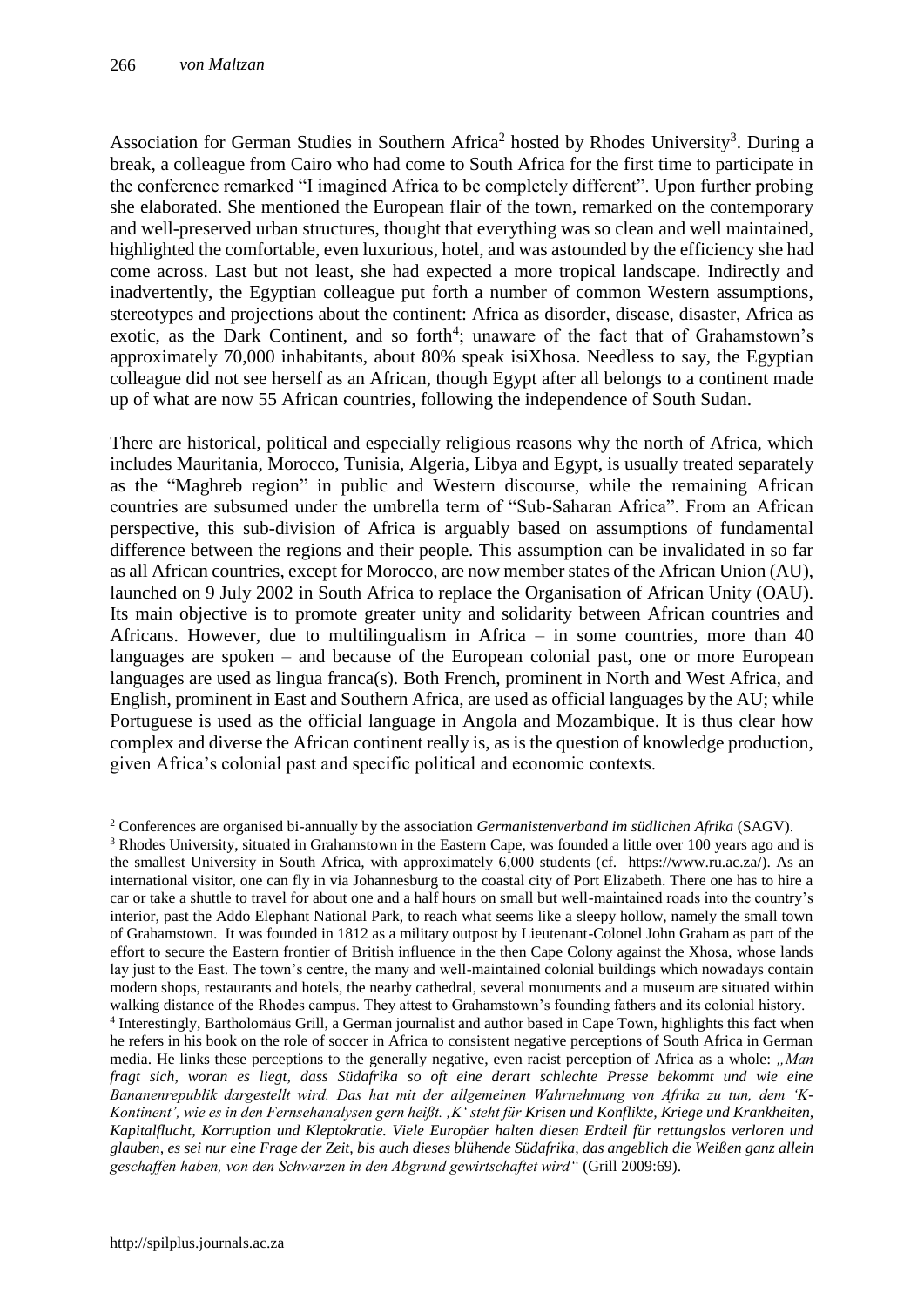In her inaugural lecture, Christine Anthonissen (2015:4) outlined how, in the larger field of applied linguistics, critical linguistics could be taken simply as one of many theories within sociolinguistics, in that it investigates and is interested in explaining how language impacts on society, social structures, institutions and events, which in turn shape language. This investigation cannot be undertaken without looking at discursive structures and taking account of how power relations, or rather power hierarchies, and the way in which power is distributed determine how language functions. In fact, because critical linguistics draws on the insights of critical theory, which draws particular attention to the status of knowledge and thereby to the awareness that "the process of knowing is not to be severed from the historical struggle between humans in the world" (Anthonissen 2015:5), the question of ideology and our understanding of it in relation to culture is of particular importance. This is particularly the case because, as Thompson (1990) has pointed out, ideology is linked to mass communication. In other words, the question of knowledge production cannot be separated from the way in which discourses are constructed, given a particular ideological context and the manner in which this context often enables unequal power relations.

Taking this brief introductory overview as a point of departure, this paper has two aspects as its main focus. Firstly, it revisits the seemingly outdated concept of the 'Third World' by tracing its origins. Possible reasons for the continued usage of the term, including sweeping statements, persistent stereotypes, and projections of the German or Western imagination of Africa, both in literature on Africa and in public discourse, are also explored. For example, in many analyses in the German media of the soccer game between Ghana and Germany at the 2014 FIFA World Cup in Brazil, Ghanaian soccer players were consistently referred to as "Africans" instead of as "Ghanaians". Secondly, since Africa is still commonly viewed as belonging to the 'Third World', the question arises as to whether such a perception influences knowledge production in German Studies practised within an African context, and if so, how. This takes account of the complex power relations between the so-called "mother country" of the language and the country in which it is taught as an academic discipline. Here one has to straddle the divide between a so-called "Western" and a so-called "African" perspective, since power relations are essentially determined by asymmetrical relations of wealth and power. To this end, I evaluate the self-perception of two German Studies journals published in West Africa and Southern Africa, respectively, by analysing their editorial policies and mission statements.

## **2. The concept of the 'Third World'**

My deliberations about the relevance and the different meanings of the concept of the 'Third World' draw on the Indian literary theorist Aijaz Ahmad's (1992) book *In Theory*. In the first chapter, he critically reflects on the reasons for the emergence of a new research area called "Third World Literature" as part of the broader field of English Studies. He concludes that this delineation only makes sense within the context of metropolitan universities. However, universities in India were (and arguably are) dependent on American and British universities in as much as knowledge produced there would immediately take effect at home. According to Ahmad (1992:44), this relation of imperial dominance determines how Indian academics view their own literature and furthermore "shap[es] even the way [they] think of [them]selves". The pressure on the metropolitan university to discover new categories for the comprehension of cultural production in the 'Third World' therefore led directly to the perception that Indian literature and by implication knowledge production at Indian universities is inferior and therefore marginal. Ahmad also notes Indian universities' parasitic dependency on their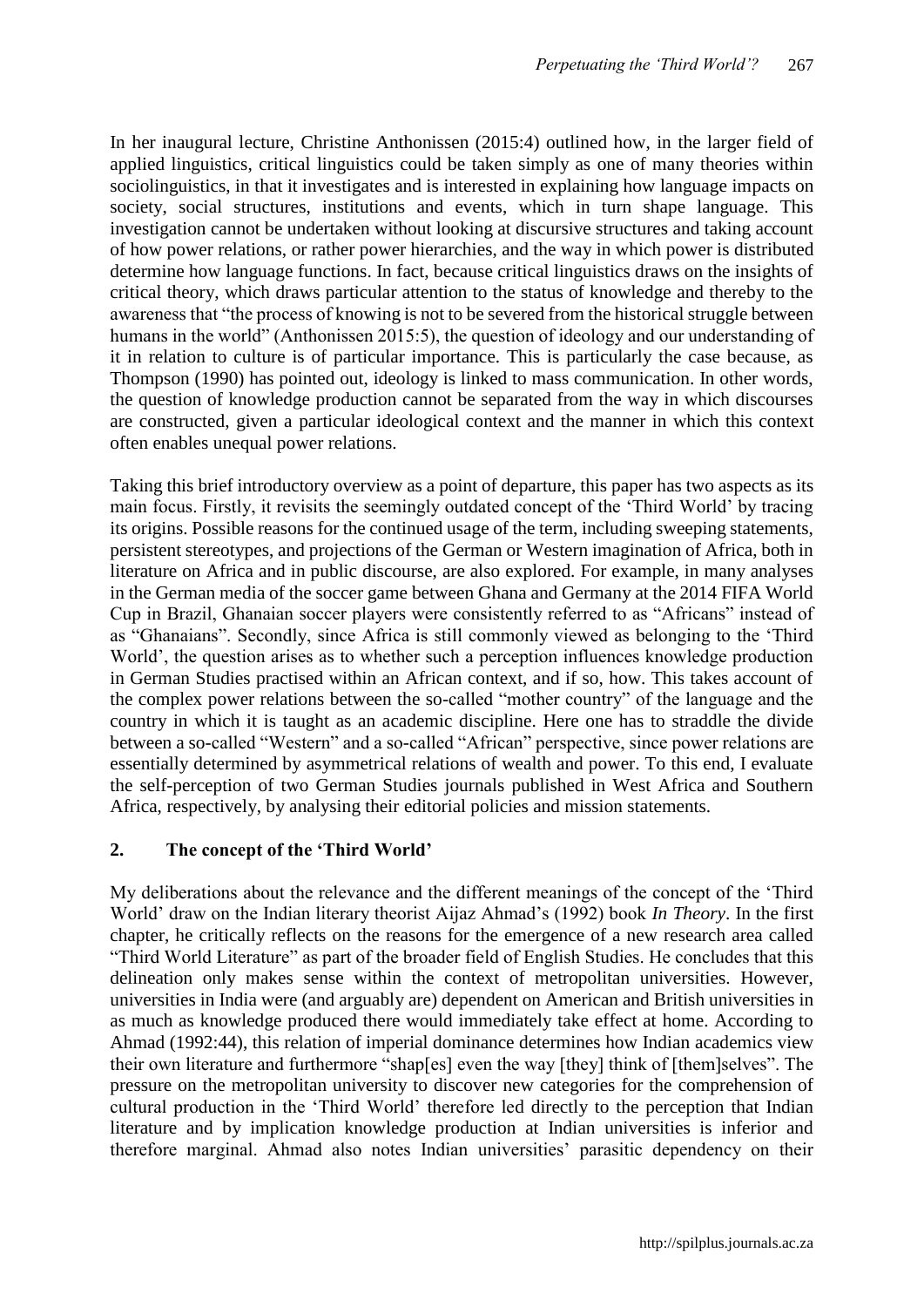Western counterparts. In his opinion, this is particularly obvious in English Studies at elite colleges in India, where academics try to outshine each other by obtaining higher degrees and teaching experiences overseas while trying to remain abreast of current discourse by publishing widely.

The inherent contradictions faced by academics at elite institutions in India as outlined by Ahmad in 1992 to some extent still hold true today; not only for an emerging economy like India, but also for other countries of the so-called "Third World". This is apparent when, despite the talk of globalisation, theoretical discourses are still largely imported from Western institutions to institutions in 'Third World' countries. This reliance on Western paradigms and thoughts is largely based on the assumption of a fundamental and generic difference between the West and the Other. This assumption is captured in public discourse in the postulation of a division between the global North and the global South, between the so-called "First World" and the so-called "Third World". Yet, after the global restructuring of the world that followed the collapse of the Berlin Wall in 1989, the need for mapping the world into three parts seems to be obsolete. However, a brief glance at the historical evolution of the Three Worlds Theory demonstrates that it still significantly affects our perception of academic contexts, institutions and abilities.

The Three Worlds Theory – its origins are mystified as Ahmad (cf. 1992:293) points out, as is the case with many misleading ideologies – can be traced back to Mao Zedong and the Chinese view at the time that, as imperialist superpowers, the USA and the Soviet Union should be categorised as belonging to the First World, while industrialised nations would make up the Second World. Although all of them were considered to be exploiting the Third World, industrialised nations were nevertheless seen to be dependent on the two superpowers. Within this context, China regarded itself as part of the Third World, and thereby saw itself as a developing country. As its spokesperson, it saw itself as being assigned with the task of fostering rapprochement between the Third and the Second Worlds as counterpoint to the hegemonic superpowers.

Another factor contributing to the founding myth of the Three Worlds Theory is a conference held in April 1955 in the Indonesian city of Bandung. The Bandung Conference, as it subsequently became known, was attended by the heads of state of 27 newly-independent Asian and African countries. Based on China and India's suggestion, the 'Five Principles for Peaceful Coexistence', published the previous year as a common declaration by both countries, were incorporated in modified form in a statement of ten principles adopted at the Bandung Conference. Although Ahmad (1992:295) concedes that they "certainly had a visionary edge" in that they included mutual respect for each other's territorial integrity, and highlighted mutual non-aggression and non-interference in each other's internal affairs as well as equality, cooperation and peaceful co-existence despite belonging to different political systems, "the declaration had an air of an informal undertaking that armies should not soon march against neighbours for acquisition of territory" (Ahmad 1992:295).

Another stated aim was the promotion of Afro-Asian economic and cultural cooperation, to oppose colonialism or neo-colonialism by any nation and to declare non-alignment in view of the escalating conflict between the Western and the Eastern bloc during the Cold War. Interestingly, within this context the Afro-Asian countries saw themselves as the "Third World" or the "Third Bloc". The Bandung conference can thus be considered an important step toward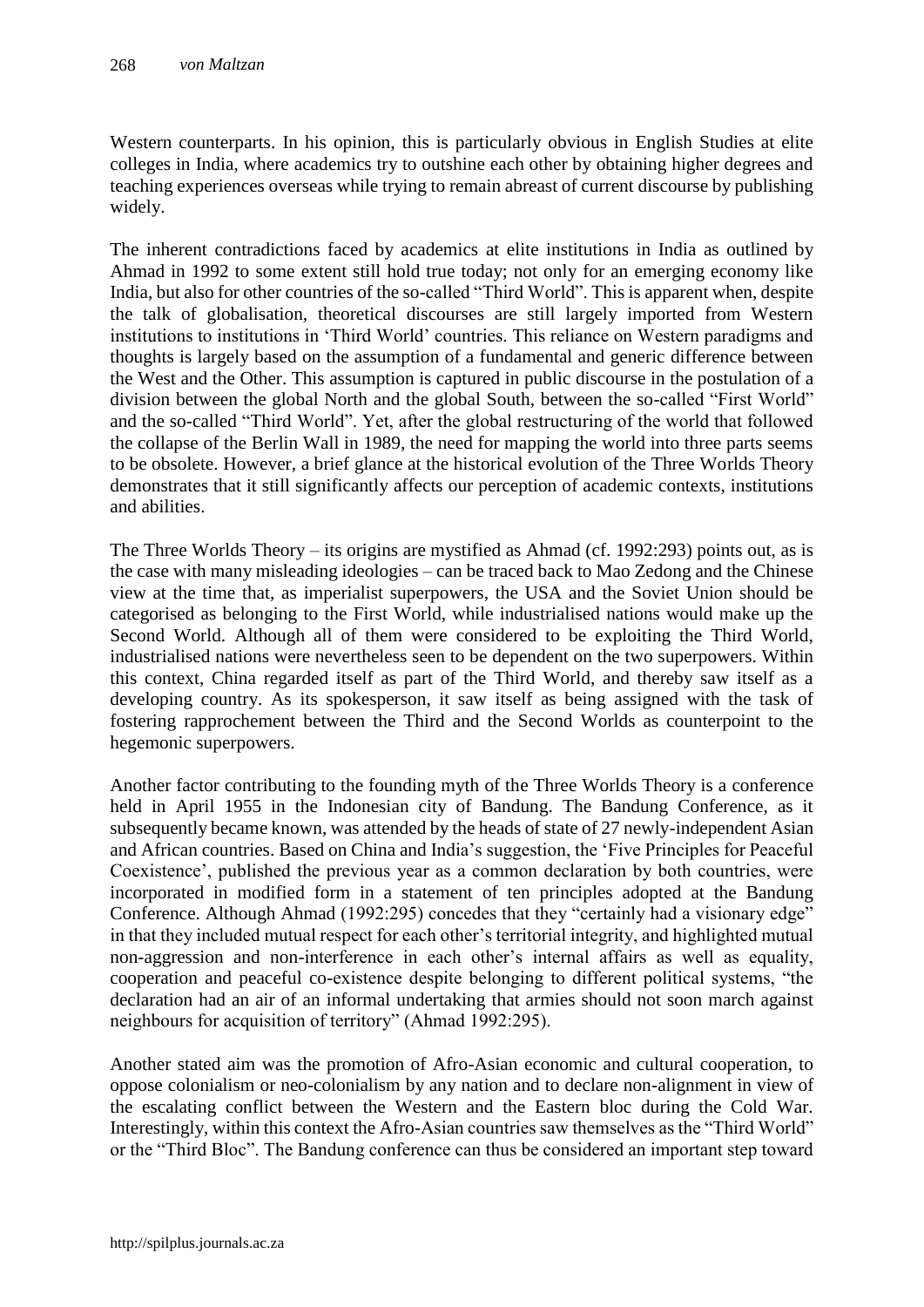the founding of the Non-Aligned Movement in Belgrade in 1961. Because its members belonged to the economically weaker countries, the term "Third World" increasingly became synonymous with economically underdeveloped and poor countries. Nowadays, the term "Third World" is exclusively used in this sense.

The visionary beginnings of the ideational union of 'Third World' countries, first in Bandung and later in Belgrade to form a non-aligned movement within the context of the Cold War, led to a new mapping of the world by Western media, as Ahmad (cf. 1992:295f.) argues. The American sphere of influence became known as the "First World", not because the capitalist system was considered superior to the Soviet Union's communist system, but because the USA was considered to be more powerful. Its military alliances ranged from the North Atlantic Treaty Organisation (NATO) to the South Asian Treaty Organisation (SEATO), and it had a far more global reach than the USSR. The USSR and its allies in the Warsaw Pact were technologically less well-equipped, and were therefore considered as the 'Second World'. In contrast, the countries of the Third World were visualised by the Western media as a bloc which could act as a buffer between the two superpowers and preserve peace. However, this ideational mapping of the world, both in the media and in academic writing, did not consider that more than half of the founding members of the Third Bloc were in effect reliant on one of the superpowers, rather than belonging to the non-aligned states.

This brief and of necessity rather sketchy outline of the historical circumstances that led to the circulation of the Three Worlds Theory and the use of the term "Third World" demonstrates that, as Ahmad points out, it cannot be considered as arising from a mass movement formed in opposition to the state – in contrast to other theories of social emancipation such as movements for democratic rights, the women's movement, and anti-colonial nationalisms. Rather, its origins can be directly traced to ideas conceived by heads of state. It was subsequently disseminated by groups of or individual states. From the beginning, therefore, the term "Third World" was never a purely descriptive category referring to geographically-defined regions or a relation to one of the imperialist superpowers. Instead, and paradoxically, it always had political connotations. Nationalistically-motivated heads of state such as the Indian president Nehru saw the use of the concept of the 'Third World' as a path to contain communism. In its Soviet variant, it meant the toleration of states like Egypt under the leadership of Nasser, who attempted to introduce an Arabic form of socialism. In its Maoist version, the concept of the 'Third World' was seen from yet another fundamentally different angle, namely as a location of possible resistance, and as an alternative to withstand interference and encroachment by the First and the Second Worlds.

After the fall of the Berlin Wall in 1989, more explanatory models that can be traced to the Three Worlds Theory emerged. Worth mentioning is the most common one, based on the assumption that in the new political world order since the 1990s, there are basically two worlds. On the one hand, one finds the essentially 'white' and industrialised world, and on the other hand, one finds the 'non-white' and non-industrialised world. In other words, what were formerly regarded as the First and Second Worlds are now viewed in contrast to the postcolonial Third World. Needless to say, this explanatory model is overtly racist, and like the Three Worlds Theory, is based on several fallacies and incorrect assumptions. On the one hand, mapping and dividing the world into several blocs suggests homogeneity or homogenous unity of several groups or nations regarding their interests. On the other hand, all theories mentioned seem to be based on the idea that something like a 'transnational nationalism' exists, based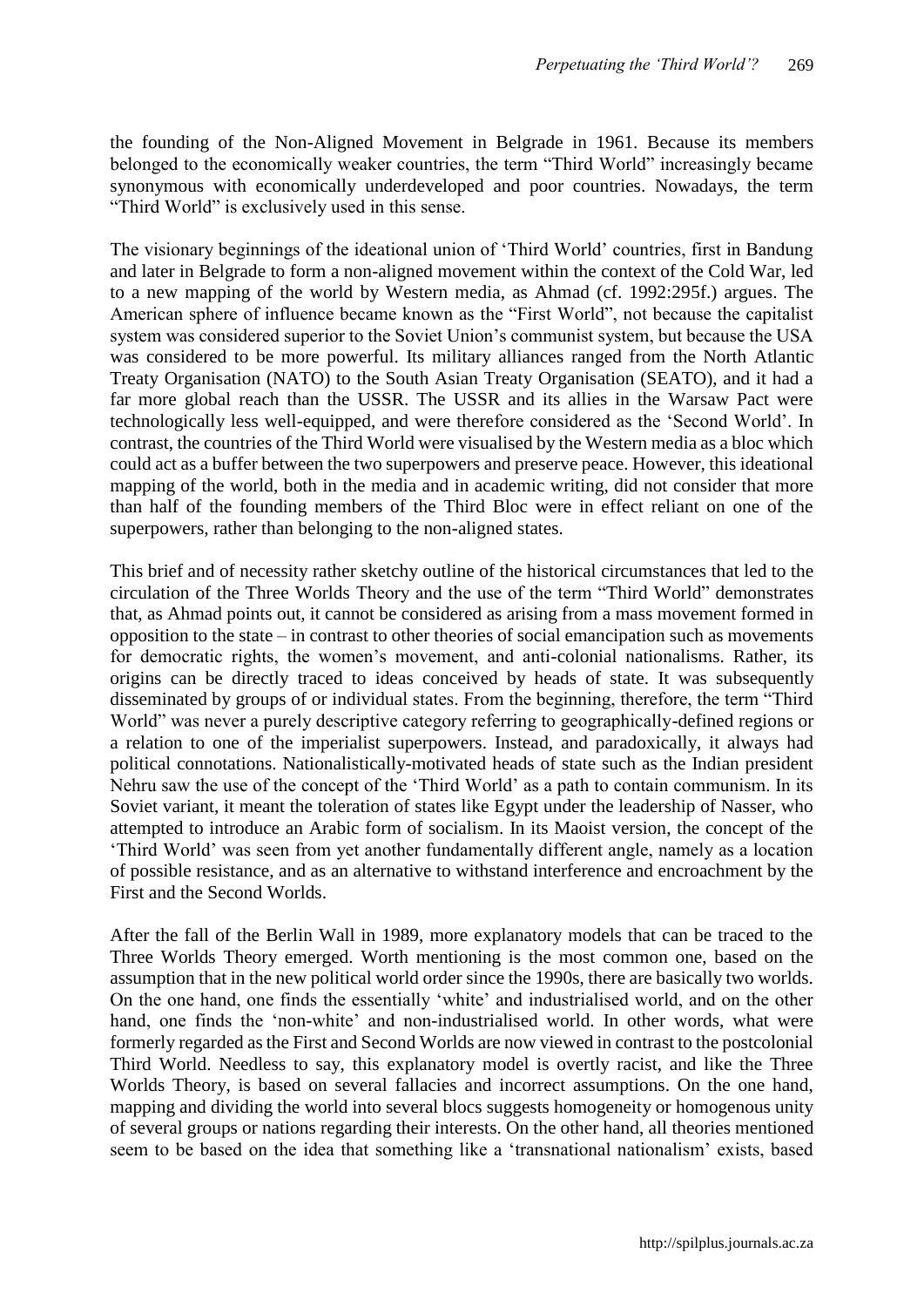perhaps on the same religious affinity, on perceived racial difference, or on shared poverty, to name but a few possibilities. What all these explanatory models, which are based on binary and monolithically-conceived oppositional structures, fail to take into account is that in the global system of classification, hierarchical structures are at the core of determining how and why this classification is done in the first place. These hierarchical structures also seem to influence the way in which the academic enterprise is viewed, both in teaching and in research. Yet it would not be prudent to ignore country-specific contexts. A country and therefore also its academic environment are ultimately fundamentally determined by the strength or weakness of the country's economy. For this reason, the academic environment of South Africa cannot truly be compared to the one in Burkina Faso, to name but one example in Africa.

Therefore, when someone like Edward Said, in his ground-breaking 1977 study on *Orientalism*, celebrates the pioneering and rejuvenating spirit of the Bandung Conference of 1955 in a lessthan-nuanced manner and yet manages to lay the foundations for what became known as "postcolonial theory", one should not lose sight of the fact that postcolonial theory is exceptionally useful when analysing processes of colonisation, ongoing decolonisation and recolonisation. However, postcolonial theory as well as Said's text is not free of contradictions. He freely acknowledges this double-bind in his own knowledge acquisition when he states much later: "So you grow up learning the language and culture and history of this place that was your master and, at the same time, are forced to concede that, although you were learning it, you could never be part of it" (Said 2002:263f.) And, as Gayatri Chakravorty Spivak (1999:39) has pointed out in *Imperatives to Re-Imagine the Planet*: "The freedom to be contradictory is essential". Both Said and Spivak thus highlight the contradictory linguistic reality of a dominant discourse when it is engaged in by members of the dominated language group and culture. This brings me to the second part of this paper, in which the parameters of knowledge production in an African context are explored by critically examining the editorial policies of two scientific journals in the field of German Studies and the contradictions they face.

## **3. Knowledge production in the field of German Studies in an African context**

To contextualise the working environment within an African context, which also affects the production of scientific journals in the field of German Studies, it is useful to reflect on the numbers of learners of German outside of Europe and the Commonwealth of Independent countries. As shown by the graph below (see Figure 1) detailing trends between 1983 and 2010, all regions have in common that the teaching of the subject of German has never played a significant role; the total number of learners of German remaining below 20%. It is however noteworthy that while learner numbers dropped drastically in Asia and remained more or less the same in North America, they increased fivefold in the Near and Middle East, by 140% in South America, and four and a half times in Africa over the given time period. At first glance, this seems to be a positive development for the field of German Studies as far as Africa is concerned.

While the scientific study of the German language, of German literature and the Germanspeaking countries, namely Germany, Switzerland and Austria, at tertiary institutions on the African continent is highly complex and differentiated and does not allow for sweeping statements on the state of German Studies on the whole continent to be made, many German Departments throughout the continent face similar problems, since their graduates have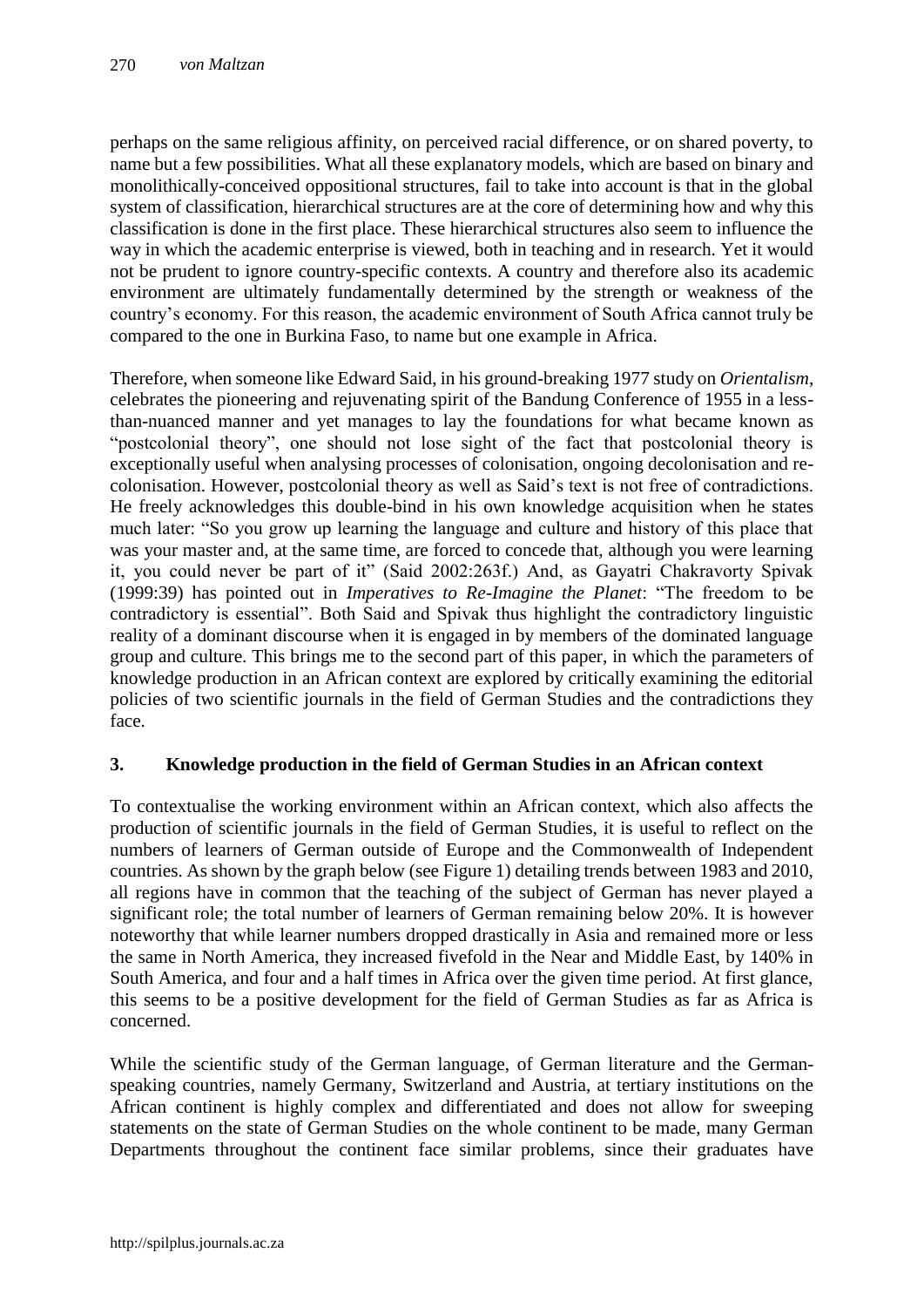difficulty in finding employment. This has led to adjustments in the tertiary curricula of some countries like Senegal and Uganda, where German Studies has been professionalised through the introduction of translation and interpreting courses and the inclusion of *Wirtschaftsdeutsch,* or German for economic purposes. In South Africa, German as a discipline offered at tertiary institutions has been on the decline since the early 1990s, at least at first glance. Whereas German was offered at 15 South African universities in 1994, the number has now declined to 9.<sup>5</sup> The closure of German or Foreign Language departments as a whole, which occurred at e.g. the University of KwaZulu-Natal in 2015, has various motivations, ranging from dwindling student numbers and rationalisation to general downsizing in the humanities. Surprisingly, the overall numbers of students taking German in South Africa remained stable during the same time period, in that some German sections actually had an increase in student numbers despite a general downsizing in staff (cf. von Maltzan 2009:212). Since reduced staff numbers did not allow for a reorientation of programmes offered in South Africa by for example including *Wirtschaftsdeutsch*, the reorientation of some German programmes in other African countries is presumably rooted in the need for legitimising the subject within the context of higher education that can contribute to the economic improvement of the country through the employability of its graduates, a development which is probably not limited to the African context or continent.



**Figure 1:** Learners of German between 1983 and 2010 in Asia (*Asien*), North America (*Nordamerika*), Africa (*Afrika*), Australia (*Australien*), the Near and Middle East (*N. u. M. Osten*), and South America (*Lateinamerika*). Source: *StADaF e Netzwerk Deutsch.*

 $\overline{a}$ 

<sup>&</sup>lt;sup>5</sup> The following universities have retained German: University of Cape Town, University of the Western Cape, University of Stellenbosch, Rhodes University, University of the Free State, University of Zululand, North-West University (Potchefstroom), University of the Witwatersrand, and University of Pretoria. Since 1994 German sections (or whole Foreign Language departments) were closed down at the following universities: University of South Africa, University of Limpopo (University of the North), Nelson Mandela Metropolitan University, University of KwaZulu-Natal (Durban), University of KwaZulu-Natal (Pietermaritzburg), and University of Johannesburg.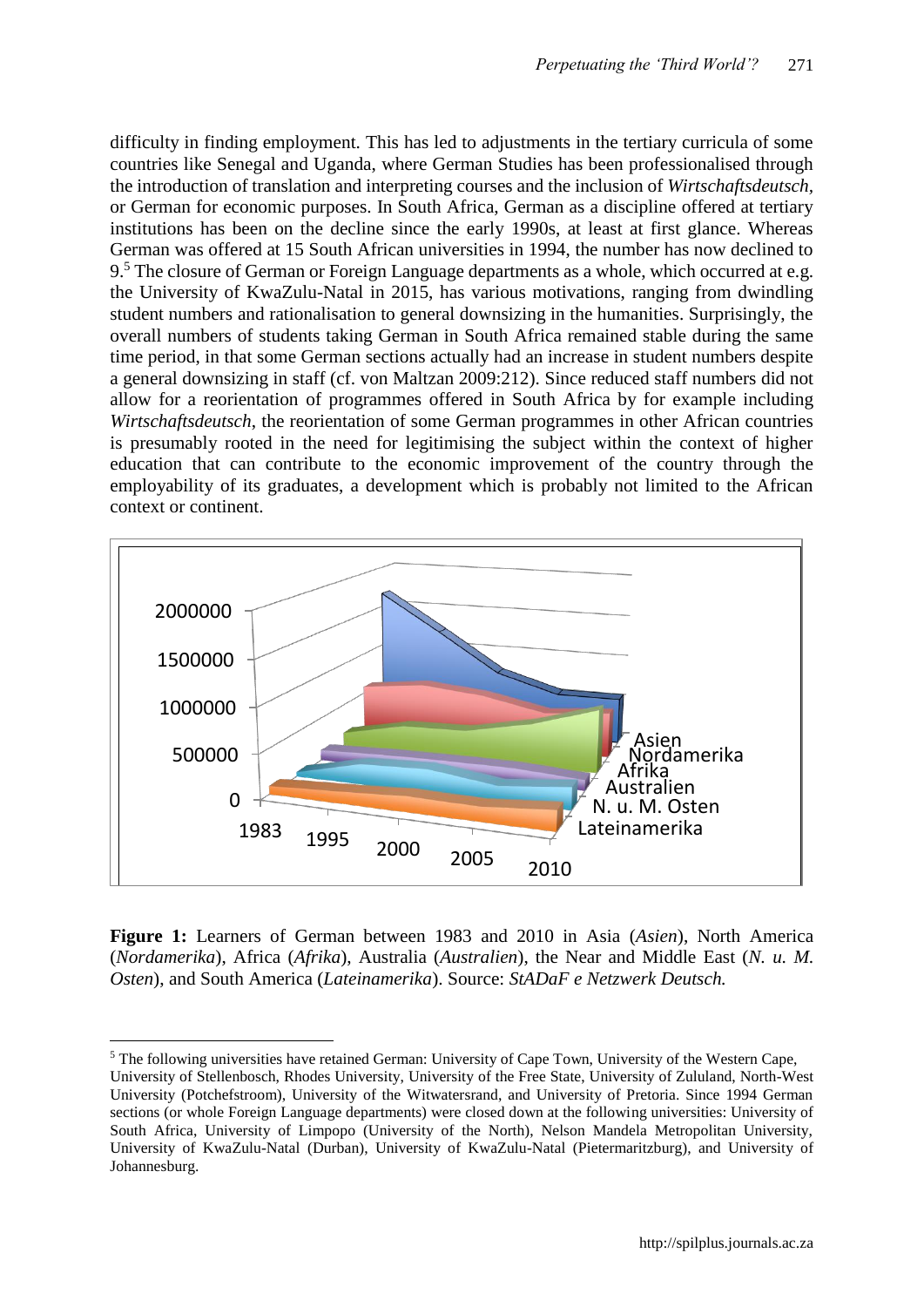## **4. Knowledge production and self-perception: Two African journals in German Studies**

Evidence of the need for legitimation can be found on another level as well, namely in the field of research in German Studies. This field of research is analysed in what follows, firstly by investigating the editorial policy of the West African journal *Mont Cameroun*, followed by a similar analysis of the Southern African journal *Acta Germanica*. In both contexts academics and researchers are confronted with a double-bind: On the one hand, they are faced with the possible perception within their country of engaging with a language and its literature which has colonial roots and is driven by Western paradigms. On the other hand, they are faced with the pressure to 'measure up' to the research that is conducted on the language and its literature in the German-speaking countries. It is perhaps for this reason that in West Africa or the Francophone countries, academics in the field of German Studies tend to refer to themselves and their research as *Afrikanische Germanistik* ('African German Studies') instead of for example *Germanistik in Westafrika* ('German Studies in West Africa'). Inherently, and perhaps inadvertently, West African academics thus claim that their practice and research is representative of German Studies in the whole of Africa, thereby ironically repeating a Western practice and perception that does not distinguish between different African regions and/or countries and disavows differences, despite whatever commonalities there might be. This inherent contradiction in the self-perception of their work is also apparent in the foreword by Albert Gouaffo and Salifou Traoré to the first edition of the bilingual (French and German) West African journal *Mont Cameroun*, which was launched in 2004 and carries the subtitle *African journal for intercultural studies on the German-speaking countries*:

In francophone Africa German has been taught since the 1960s. Within the context of European-African contact this subject was imported to Africa. In the 1970s German became a subject at the newly-founded African universities. During the 1980s the status of this national discipline was interrogated within an African context where the idea of 'nation' in a European sense is absent. The general consensus was that African German Studies needed to have a practical component when educating future teachers and academics. This need by now has been met. Today this discipline has to be regarded within the context of globalisation where Africa is remarkably absent when taking account of international discussion forums or decision-making bodies. In this sense Africa is faced with titanic challenges which need to be met.

Gouaffo and Traoré (2004:5, my translation)

Two aspects in the foreword are noteworthy: Firstly, the reference to "African German Studies" fails to acknowledge that there might be regional differences in the state of higher education across the continent. Secondly, and perhaps more importantly, the editors make the legitimate observation that Africa is largely excluded from the international academic scene. Considering this absence, they seek to define the journal's profile by listing three ways in which German Studies could contribute to change:

- 1. African German Studies has to take a much stronger stand than before. To be an academic and a researcher means to take a definite position and to defend it.
- 2. African German Studies needs to highlight and rectify its avant-garde role in multi- and intercultural research by providing postcolonial answers similar to the diaspora in the 1930s and 1950s.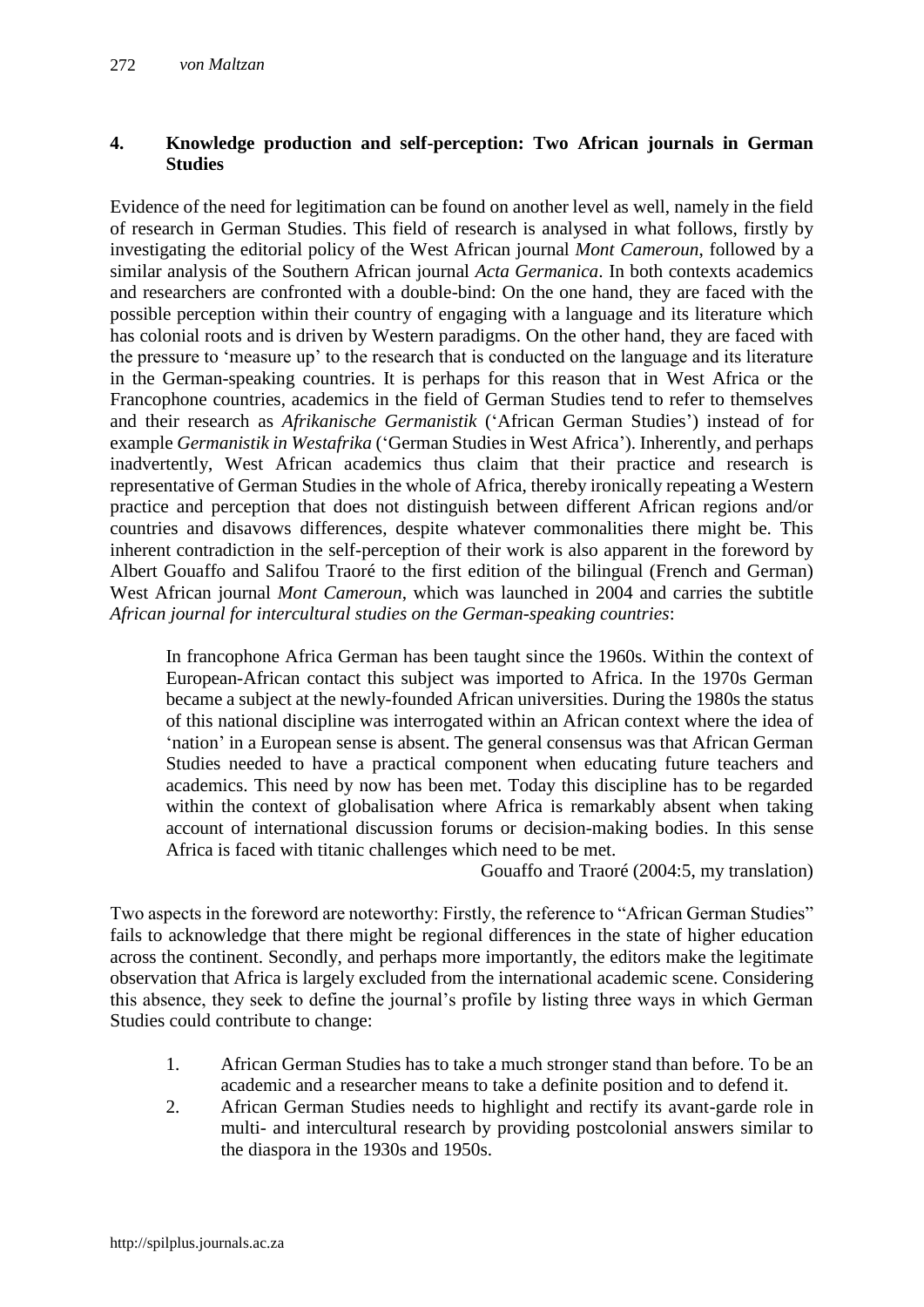3. The developmental potential of German Studies as a science in Africa should not only be posited, as was the case in the past, but should be proven through the implementation of curricula that are relevant in practice and by empirically conducted evaluations.

Gouaffo and Traoré (2004:6, my translation)

The editors of *Mont Cameroun*'s first edition thus outline paradigmatically the challenges German academics in a West African context can and want to face. Implicitly, they also position themselves and their work within the intellectual tradition of the *Négritude* and its initiators, such as the Martinican poet Aimé Césaire; Léopold Sédar Senghor, who later became president of Senegal; and finally Léon Damas of French Guiana. However, despite the reference to this tradition and to postcolonial discourse, African German Studies and a new African consciousness, academic and research exchange is paradoxically not sought out within Africa or with other regions of the so-called "Third World", but is still conceptualised according to European models. This is evident when we read further:

Research outputs, mostly the result of difficult working conditions, are often not readily accessible to Africans as they are published in journals outside of Africa. Therefore, when we founded the research group *Études Germane-Africaines*, we decided to solve this dilemma by launching the African journal *Mont Cameroun*, which we see as a discussion forum which from an African point of view together with other African journals formulates and discusses pertinent issues within a global context. We are able to do this with the aid of and in cooperation with partners from Europe.

Gouaffo and Traoré (2004:7, my translation)

While the first issue of *Mont Cameroun* still highlights European partners and research exchange with partners from German-speaking countries, this has now changed. In the last decade, research cooperation between West and Southern African regions and publication of articles in each other's journals have increased dramatically. The reason for this change can be partially attributed to the founding of the *Association for German in Sub-Saharan Africa* (GAS) in 2006, which claims members of German departments from Cameroon, Togo, Senegal, Côte D'Ivoire, Mali, Burkina Faso and Benin. Subsequently, GAS put out feelers to researchers in German in the Southern African region. This resulted in the launch of the first joint conference between GAS and the *Association for German Studies in Southern Africa* (SAGV), which took place at Stellenbosch University in 2010 on the occasion of the first FIFA World Cup to take place in Africa. The conference was devoted to the topic "Sport, games and passion: African and German perspectives", and resulted in a joint book publication (von Maltzan 2012). A second joint conference took place three years later in Yaoundé in Cameroon, devoted to the topic "Memory and colonialism in Africa and Germany". It was then decided to have joint conferences and publications every three years. The next one in 2019 will also include the *Association for German Studies in Eastern and Central Africa* (GOZA), which was launched in 2015.

German Studies in Southern Africa has a very different history to that of German Studies in West or East Africa. In Southern Africa, German as a subject was introduced 60 years earlier than in West Africa, when in 1880 the so-called "South African College" established the first professorship for Modern Languages including German (von Maltzan 2010; Kussler 2001). It can therefore look back at the longest tradition on the African continent. The SAGV, however,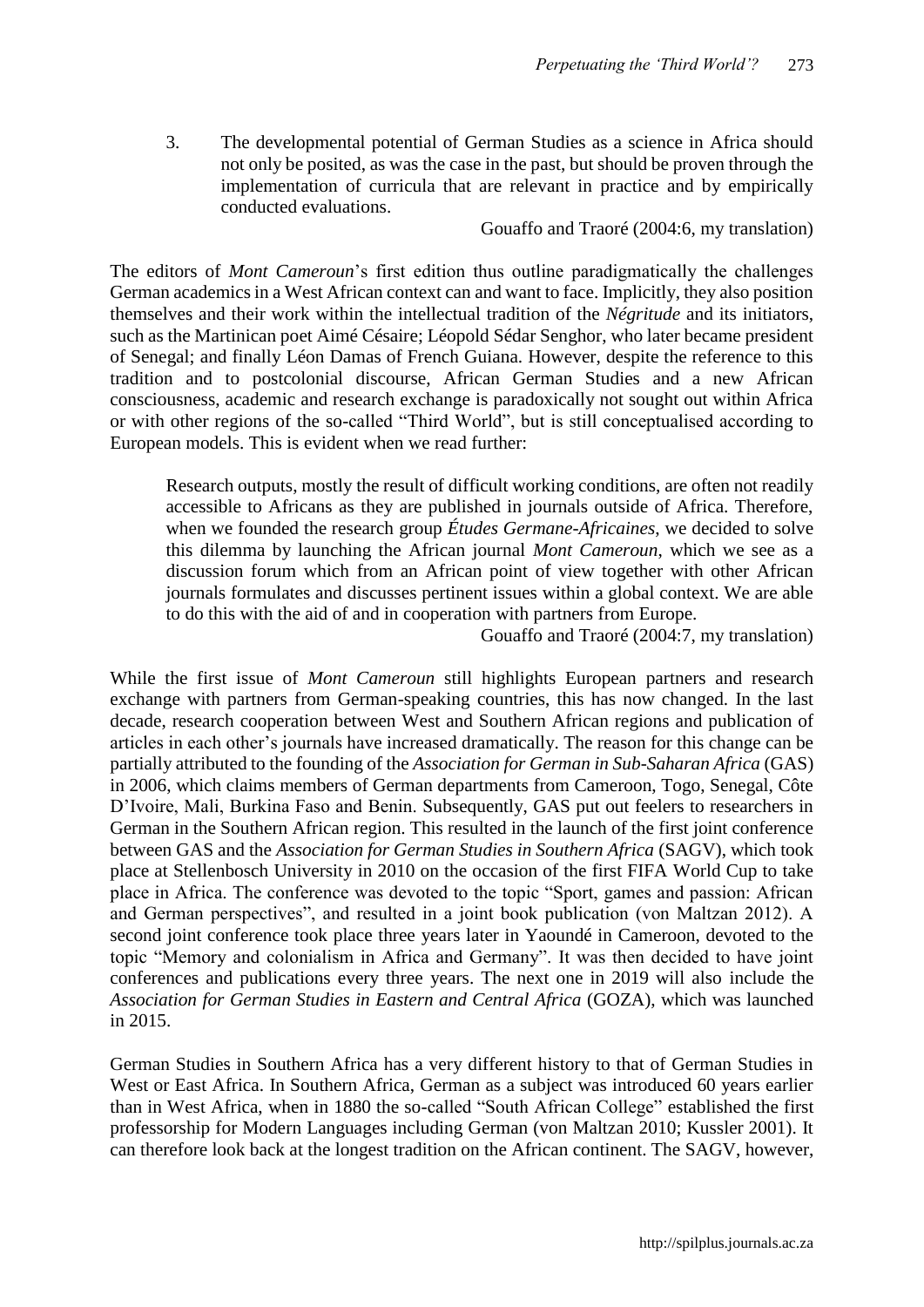was founded much later, namely in 1966, when it also launched two journals<sup>6</sup>. The first is *Deutschunterricht in Südafrika*, which was originally aimed at schoolteachers and provided teaching material and lesson outlines. Nowadays this non-accredited journal is available electronically and serves as a discussion forum for the subject of German at both schools and tertiary institutions<sup>7</sup> . The second is the yearbook *Acta Germanica*, which is subtitled *German Studies in Africa*. Naturally, the profile of the journal has changed tremendously in the past 50 years. While the first 10 volumes were published in Cape Town and subsequent ones in Windhoek in Namibia, it was decided in 1982 to shift its publication to Peter Lang in Frankfurt, Germany, thereby signalling the desire to become an equal discussion partner on the German Studies scene in Europe. Since 2011, the journal has had an African edition as well, while Peter Lang has retained distribution rights for all territories except Africa. *Acta Germanica* is bilingual and accepts contributions in German and English, thus adhering to guidelines similar to those of *Mont Cameroun*, where articles in either German or French are accepted. In contrast to the editors of *Mont Cameroun*, the editors of *Acta Germanica* only recently reflected on the fact that the journal must be considered an African journal, by adding an editorial policy in 2010 that states that the journal subscribes to being a "scientific forum which presents and takes special account of (South) African perspectives on current debates and themes pertaining to German literary and cultural studies, critical theory, and the teaching of German as a foreign language<sup>38</sup>. This change in direction acknowledges a subtle change regarding the topics tackled in the journal's articles, in that Africa and African issues, including the South African academic environment, have increasingly become a subject of debate in the journal. This is borne out by a brief overview of the journal's contributions over the last five decades. While articles published until the early 1980s dealt mainly with topics and themes that largely coincided with research interests in the German-speaking countries, it is noteworthy that since 1984 there has been a noticeable increase in research contributions related to the African context; a direction that the journal now fully subscribes to in that it invites contributions to a section entitled "Writing Africa". Contributions in this section would typically not only explore the influence of the German colonial past on German literature, but also consider imaginations of Africa from precolonial times to the present. Since the 1990s, the question of the Other has been increasingly debated within the journal. In addition, a critical reflection on the status of the subject of teaching German at schools and in higher education in South Africa as well as within the continent has become increasingly important, mainly in response to the increased restructuring of South African universities and the downsizing of staff, particularly in the humanities.

## **5. Areas of contestation**

It is clear that despite completely different working conditions and institutional frameworks, many synergies between research approaches in German Studies in West and Southern Africa can now be detected, especially in as much as researchers seek to confidently locate their findings both within an African and an international context. Such attempts at localisation, not only of one's own research but also of the research object, are not always uncontested. This becomes apparent when one looks at the case of the philosopher Anton Wilhelm Amo, whose identity as either African or German has been the cause of disputes between African and German researchers in the field of German Studies. Amo spent about 30 years in Germany between 1707 and 1746, and is considered a philosopher of the Enlightenment. Born in Axim

 $\overline{a}$ 

<sup>6</sup> The association now has members from South Africa, Namibia, Zimbabwe, Mozambique and Madagascar.

 $7$  For details see the website at  $\frac{http://www.sagv.org.za/public}$  dusa.htm

<sup>&</sup>lt;sup>8</sup> For details see the website at [http://www.sagv.org.za/publ\\_acta-ausrichtung.htm](http://www.sagv.org.za/publ_acta-ausrichtung.htm)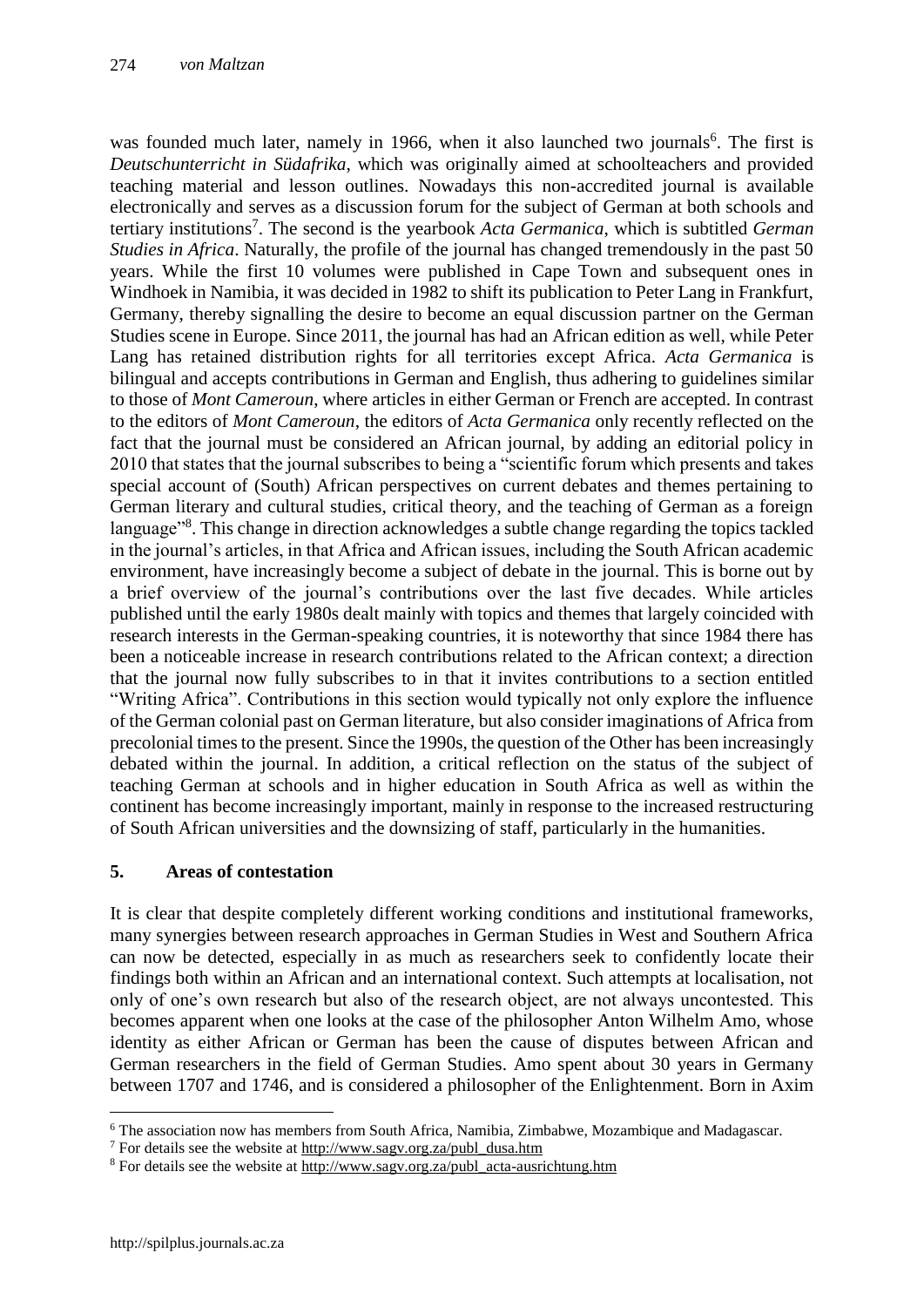at the Gold Coast, now Ghana, he was captured as a child by slave traders and sold to Duke Anton Ulrich of Braunschweig-Wolfenbüttel, who later encouraged him to study in Wittenberg and Halle. In 1734 he defended a philosophy dissertation at the University of Halle in Saxony, written in Latin and entitled "On the Impassivity of the Human Mind". Besides Latin he knew Greek, Hebrew, French and Low as well as High German:

A dedicatory letter was appended from the rector of the University of Wittenberg, Johannes Gottfried Kraus, who praised 'the natural genius' of Africa, its 'appreciation for learning', and its 'inestimable contribution to the knowledge of human affairs' and of 'divine things'. Kraus placed Amo in a lineage that includes many North African Latin authors of antiquity, such as Terence, Tertullian and St. Augustine.

Smith (2013)

West Africans have the highest regard for Amo. In Senegal, a German journal is named after him, while Cameroonian philosopher Jacob Emmanuel Mabe, who now teaches philosophy in Germany, considers him to be the first great African philosopher of international importance and recently published a book in his honour (Mabe 2014). Which cultural realm does Amo therefore belong to? German academic Ottmar Ette (2014:151) believes that given his reterritorialisation it is too simplistic to simply regard him as an African and thereby to reduce his identity to one aspect only. Instead, Otte argues, Amo represents a philosophy of the Enlightenment located between Europe and Africa. However, the case of Amo, or rather the way in which his identity is ascribed, demonstrates a problem that arises precisely because of the dominant perception of what is considered to be the 'Third World' today. It is not uncommon for academics in the field of German Studies, and perhaps generally for researchers from all countries of the so-called "Third World", to court and even fight for recognition of their work in an international context and in the German-speaking countries. It seems therefore that the desire and demand for recognition is the cause for the claim that Amo is a true "African" philosopher. According to Aleida Assmann (2013:170f.), the need for recognition arises from what Dipesh Chakrabarty (2007) calls "historical wounds" resulting from the interweaving of history and memory. This is preceded by a centuries-long politically-legitimated lack of recognition of one group by another by the refusal to acknowledge their equal worth. In the hierarchical scale, this state of affairs is upheld by the violent establishment and maintenance of relations of ownership and communication, as well as through difference as a codified marker.

#### **6. Conclusion**

Considering the potential paradoxical situation of academics and researchers working in the field of German Studies in Africa, where of necessity it is simply not sufficient to work within a Western or European framework of reference when engaging in the analysis of German language and literature, it must be kept in mind that everyone who is part of the academy in an African context and thereby part of the so-called "Third World" is faced with a challenge, namely to recall and own the original meaning of the concept 'Third World' despite the contradictions that might arise. That would mean that in scientific and critical discourse, as was argued at the outset, it is necessary to highlight and strengthen a relational perspective as a real alternative while withdrawing from violent representations that invoke difference as absolute. In the same vein, it would be important to show the impossibility of writing a history of the West to the exclusion of a history of the colonised countries, and vice versa. In other words, as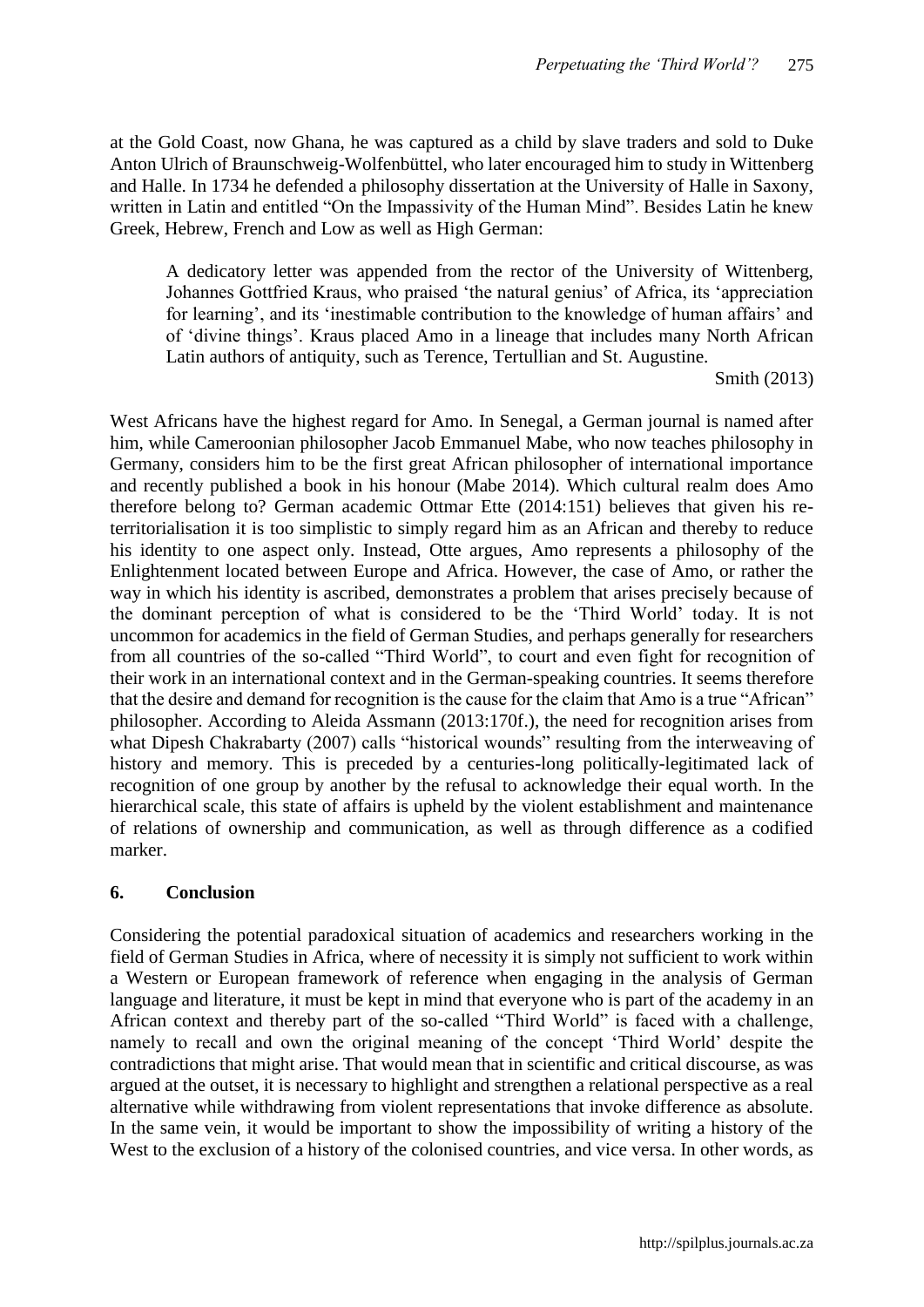Anthonissen (2015:8) states, it is imperative, as critical theory propagates, to "gain an understanding of how society is (also discursively) reproduced and transformed, and what the relationship is between individuals [and] society", and in this case between the researcher and his/her academic environment. In practical terms, this could mean for example that in the field of German Studies, one could look at ways in which it is possible to connote the term "Third World" positively, for example by seeking to engage in cooperative projects along a South– South axis such as Brazil – South Africa – India; along an axis therefore which traces commonalities and similarities rather than difference. This direction is already pursued in sociolinguistics and English Studies, to name but a few. Of course, this new direction would not preclude a South–North dialogue. Rather, this new perspective would allow for German Studies in Africa to be viewed as an ensemble of entanglements, despite the many contradictions it faces in teaching and research.

## **References**

Ahmad, A. 1992. *In theory. Classes, nations, literatures*. London, New York: Verso.

Anthonissen, C. 2015. Multilingual spaces as contact zones: 'Critical' things we need to know about critical linguistics. Available online:

[http://www.sun.ac.za/english/Inaugurallectures/Inaugural%20lectures/InauguralLectureProfA](http://www.sun.ac.za/english/Inaugurallectures/Inaugural%20lectures/InauguralLectureProfAnthonissen.pdf) [nthonissen.pdf](http://www.sun.ac.za/english/Inaugurallectures/Inaugural%20lectures/InauguralLectureProfAnthonissen.pdf) (Accessed 2 November 2015). pp. 1-13.

Assmann, A. 2013. *Das neue Unbehagen am der Erinnerungskultur. Eine Intervention*. München: C.H. Beck.

Chakrabarty, D. 2007. History and the politics of recognition. In K. Jenkins, S. Morgan and A. Munslow (eds.) *Manifestos for history*. London and New York: Routledge Chapman & Hall. pp. 77-87.

Ette, O. 2014. *Anton Wilhelm Amo – Philosophieren ohne festen Wohnsitz. Eine Philosophie der Aufklärung zwischen Europa und Afrika*. Berlin: Kulturverlag Kadmos.

Gouaffo, A. and S. Traoré. 2004. Vorwort. *Mont Cameroun. Afrikanische Zeitschrift für interkulturelle Studien zum deutschsprachigen Raum* 1: 5-8. Available online: http://www.mont-cameroun.com (Accessed 15 August 2015).

Grill, B. 2009. *Laduuuuuma! Wie der Fußball Afrika verzaubert*. Hamburg: Hoffmann und Campe.

Kussler, R. 2001. Deutschunterricht und Germansitikstudium in Südafrika. In G. Helbig (ed.) *Deutsch als Fremdsprache. Ein internationales Handbuch*, vol 2. Halbband. Berlin and New York: De Gruyter. pp. 1609-1619.

Mabe, J. E. (ed.) 2014. *Warum lernt und lehrt man Deutsch in Afrika? Autobiographische Ansichten und didaktische Erfahrungen. Festschrift zu Ehren von Anton Wilhelm Amo.* Nordhausen: Verlag Traugott Bautz.